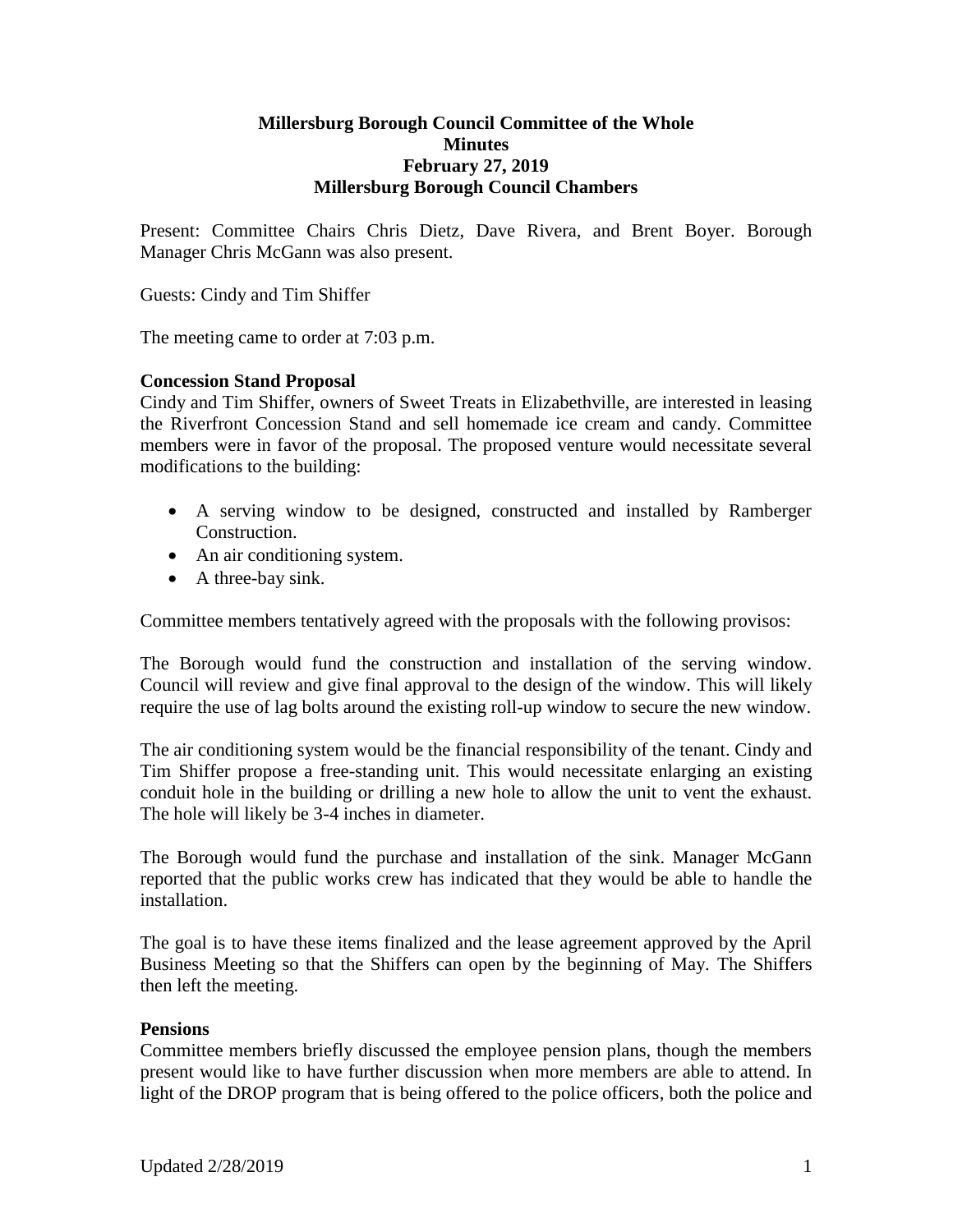non-uniform plans should be reviewed and updated. The last update to the plans was done in 2013. McGann has created a PowerPoint presentation outlining the specifics of how the plans work and some considerations for changes to the plans. It was noted that any increase or decrease in benefits would likely have an effect on the annual MMOs. McGann was directed to contact the Pennsylvania Municipal Retirement System and discuss the following items:

- 1. The impact of offering a cost of living adjustment to non-uniform retirees.
- 2. Details about offering a disability pension.

## **Personnel Files Policy**

A request for the contents of a particular personnel file highlighted the need for a policy governing the items that should be included in the personnel files. McGann has developed a very rough draft. He was directed to email that document to Chairwomen Hooper and Breach for further review. McGann also highlighted some legal questions for Solicitor Kerwin.

# **Fire Company Audit**

Committee members accepted Secretary Jackson's offer to serve as the Borough's representative to the audit committee and to have those hours counted as work time. Secretary Jackson's appointment will be an action item for the Business Meeting.

## **Master Parks Plan**

The Borough has only received the two previously referenced comments. These will be passed along to JMT. The Business Meeting agenda will include actions to accept the plan as presented and to pay the final invoice.

## **Historic District**

Chairman Boyer asked to revisit the historic district proposal. McGann was directed to get some additional information about the establishment of a Historic District and the Certified Local Government Program. He is also to compile information about the establishment of a Historic Architectural Review Board (HARB) and that board's specific powers. He was also asked to invite someone from the PA Historical and Museum Commission or a historic preservation specialist. He was also asked to research whether it is permissible for the Borough to seek compensation for the loss of tax revenue related to a building demolition.

## **LTAP Study**

Committee members discussed the recent LTAP study regarding the "compact car parking only" ordinance. The conclusion of the study indicates that the lines of sight would be acceptable if vehicles would slow down. The study also found four vehicles traveling in excess of 50 mph on the day that was studied. Several options were discussed:

1. Greater enforcement: President Dietz will request that the Mayor direct police officers to step up speed enforcement on Market Street.